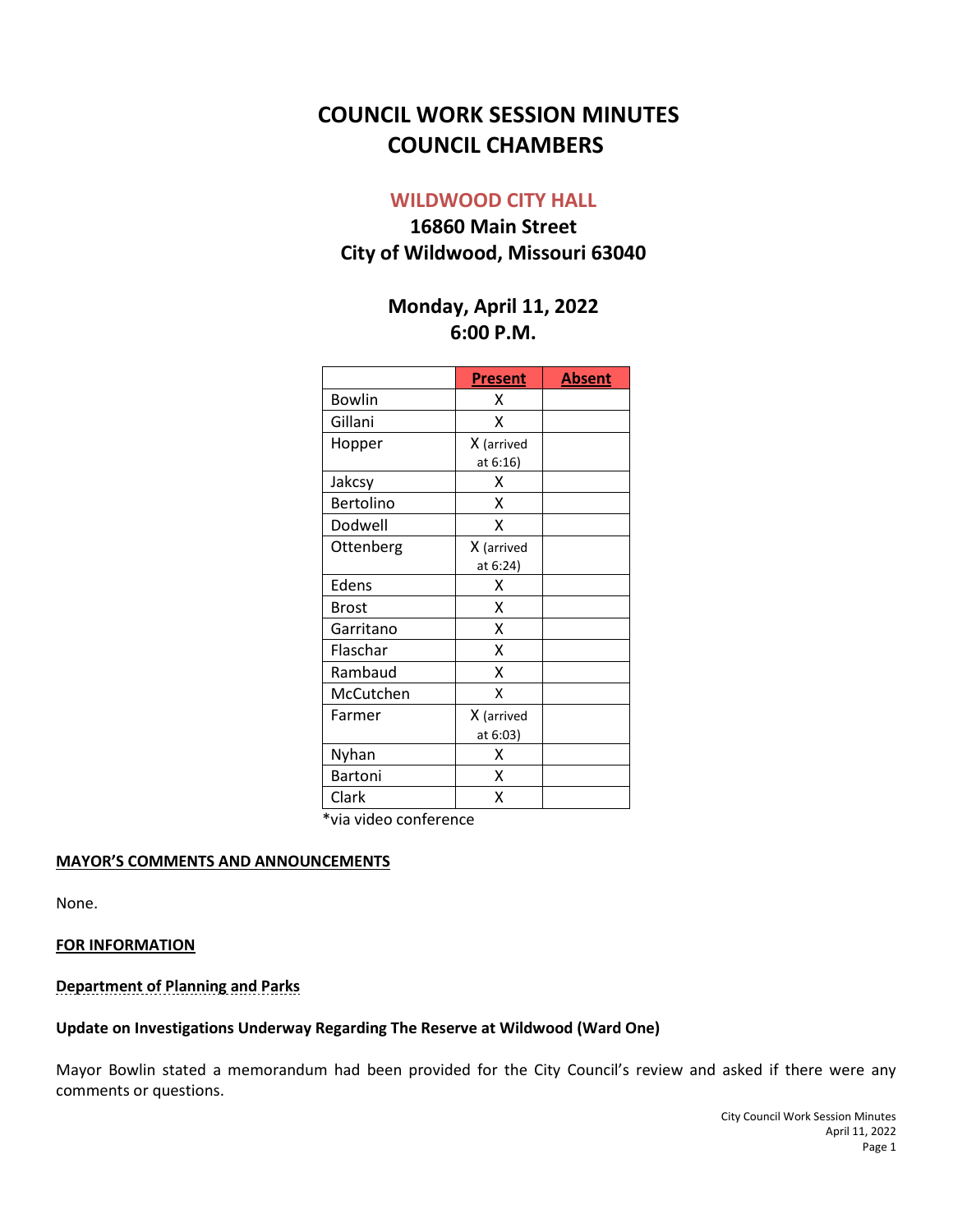#### **Update on The Prime Place Project (Ward Eight)**

Mayor Bowlin stated a memorandum had been provided for the City Council's review and asked if there were any comments or questions.

#### **Update on Center Avenue Dedication (Ward Eight)**

Mayor Bowlin stated a memorandum had been provided for the City Council's review and asked if there were any comments or questions.

### **Update on Birch Forest Drive Turnaround (Ward Five)**

Mayor Bowlin stated a memorandum had been provided for the City Council's review and asked if there were any comments or questions.

### **Historic Preservation Commission**

### **Route 66 Roadside Park Project Work Program (Wards – All)**

Mayor Bowlin stated a memorandum had been provided for the City Council's review and asked if there were any comments or questions.

### **Update On 2022 Work Program (Wards – All)**

Mayor Bowlin stated a memorandum had been provided for the City Council's review and asked if there were any comments or questions.

#### **Planning and Parks Committee**

#### **Recent Development Trends Within Wildwood (Wards - All)**

Mayor Bowlin stated a memorandum had been provided for the City Council's review and asked if there were any comments or questions.

#### **Poërtner Park's Future Use (Ward Six)**

Mayor Bowlin stated a memorandum had been provided for the City Council's review and asked if there were any comments or questions.

#### **Review and Action on Bid Process for Bluff View Park – Phase Two (Ward Six)**

Mayor Bowlin stated a memorandum had been provided for the City Council's review and asked if there were any comments or questions.

#### **Update on In-Person and Virtual Recreation Programs (Wards - All)**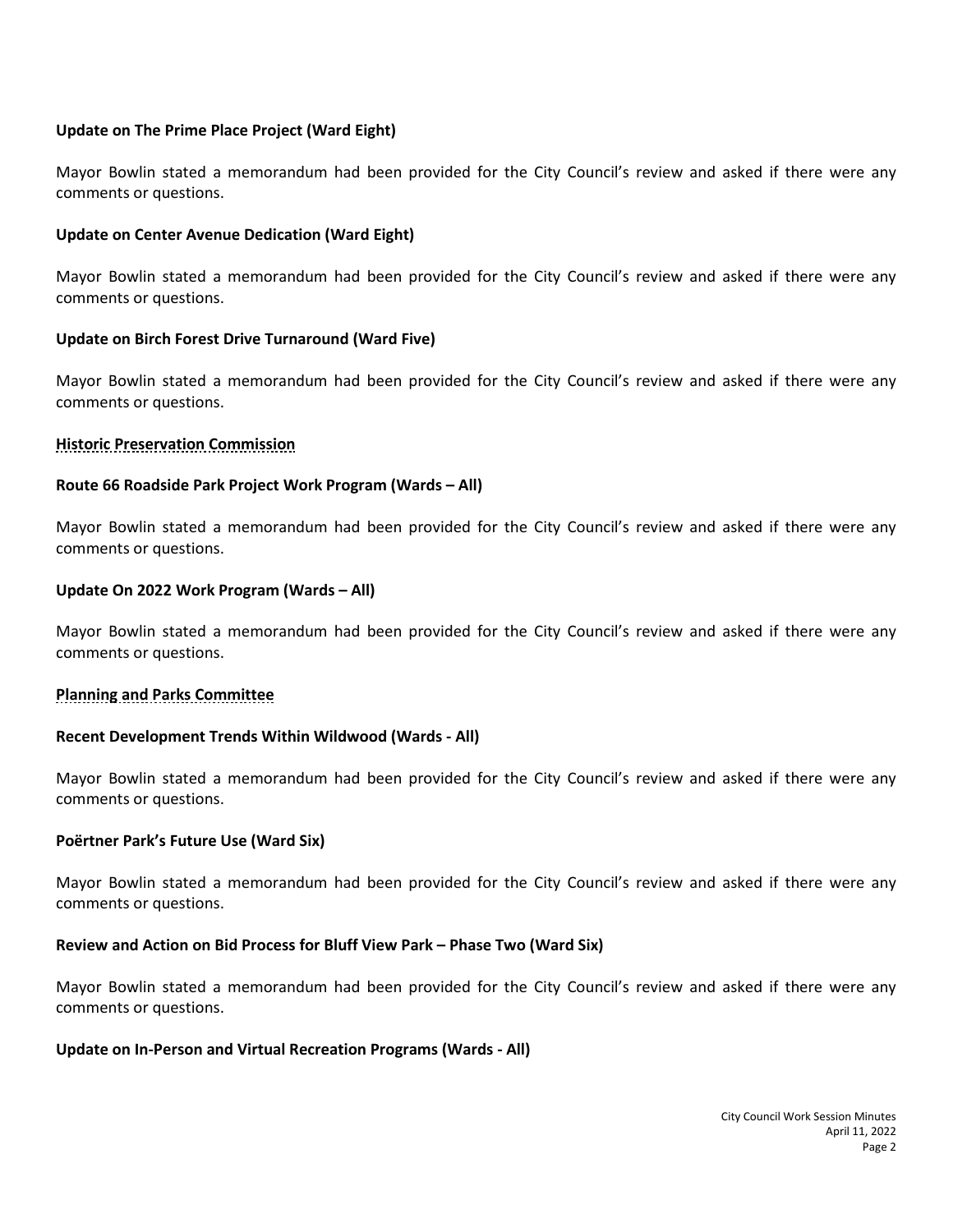Mayor Bowlin stated a memorandum had been provided for the City Council's review and asked if there were any comments or questions.

## **Update on Facility Reservations, Event Registrations, and Ongoing and Long-Term Maintenance Costs for Parks and Trail Facilities (Wards – All)**

Mayor Bowlin stated a memorandum had been provided for the City Council's review and asked if there were any comments or questions.

#### **Watershed Erosion Task Force**

#### **Update on USGS Field Work in Caulks Creek (Wards - All)**

Mayor Bowlin stated a memorandum had been provided for the City Council's review and asked if there were any comments or questions.

### **Updates to Work Program Matrix – 2022 (Wards – All)**

Mayor Bowlin stated a memorandum had been provided for the City Council's review and asked if there were any comments or questions.

### **Administration/Public Works Committee**

## **MoDOT Municipal Agreement for Roundabout Improvement Project at Route 109/Route CC at Wild Horse Creek Road/S. Eatherton Road (Ward One)**

Mayor Bowlin stated a memorandum had been provided for the City Council's review and asked if there were any comments or questions.

## **Board of Public Safety**

## **Agreement with Metro West Fire Protection District for a Priority Control Signal System at City-Owned Traffic Signals (Wards Seven and Eight)**

Mayor Bowlin stated a memorandum had been provided for the City Council's review and asked if there were any comments or questions.

#### **Purchase of a Portable Changeable Message Sign (Wards – All)**

Mayor Bowlin stated a memorandum had been provided for the City Council's review and asked if there were any comments or questions.

## **Department of Public Works**

#### **Indefinite Postponement of Bill #2675 (Wards – All)**

Mayor Bowlin stated a memorandum had been provided for the City Council's review and asked if there were any comments or questions.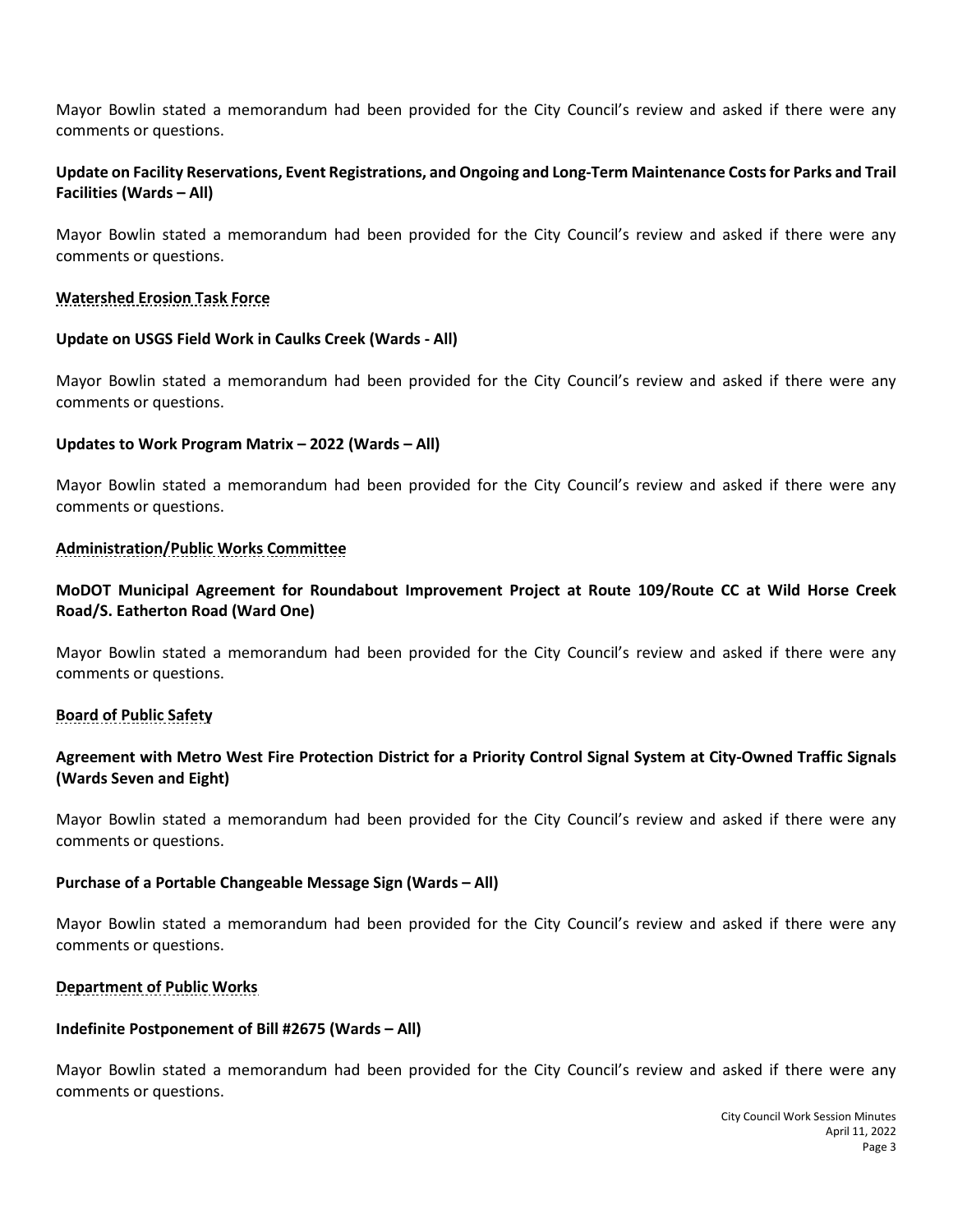## **Department of Administration**

#### **2021-2025 Strategic Plan Goals (Wards – All)**

Mayor Bowlin stated a memorandum had been provided for the City Council's review and asked if there were any comments or questions.

#### **Internet Access Update (Wards – All)**

Mayor Bowlin stated a memorandum had been provided for the City Council's review and asked if there were any comments or questions.

### **April 11, 2022 City Council Meeting Agenda Items**

#### **FOR ACTION**

## **Legislative Update – Jake Silverman, Olympus Political Consulting, LLC**

Mr. Silverman provided a legislative update.

Discussion was held regarding the following: Rock Island Trail funding, partisan elections, SB 1074, and HB 1488.

### **Watershed Erosion Task Force**

**Improving Detention Basin Effectiveness – Proposal from Wilson Hydro (Wards – All) Direct Budgetary Impact: \$12,000.00 Funding Source: FY2022 Capital Improvements Program Strategic Plan Goal: Erosion Control**

Mayor Bowlin stated a memorandum had been provided for the City Council's review and asked if there were any comments or questions.

Discussion was held regarding the following: when legislation would go to the City Council, timeline for the proposed work, and permission to access common ground areas.

A motion was made by Council Member Dodwell, seconded by Council Member Bartoni, to authorize legislation to be prepared as recommended. A voice vote was taken with an affirmative result and the motion was declared passed.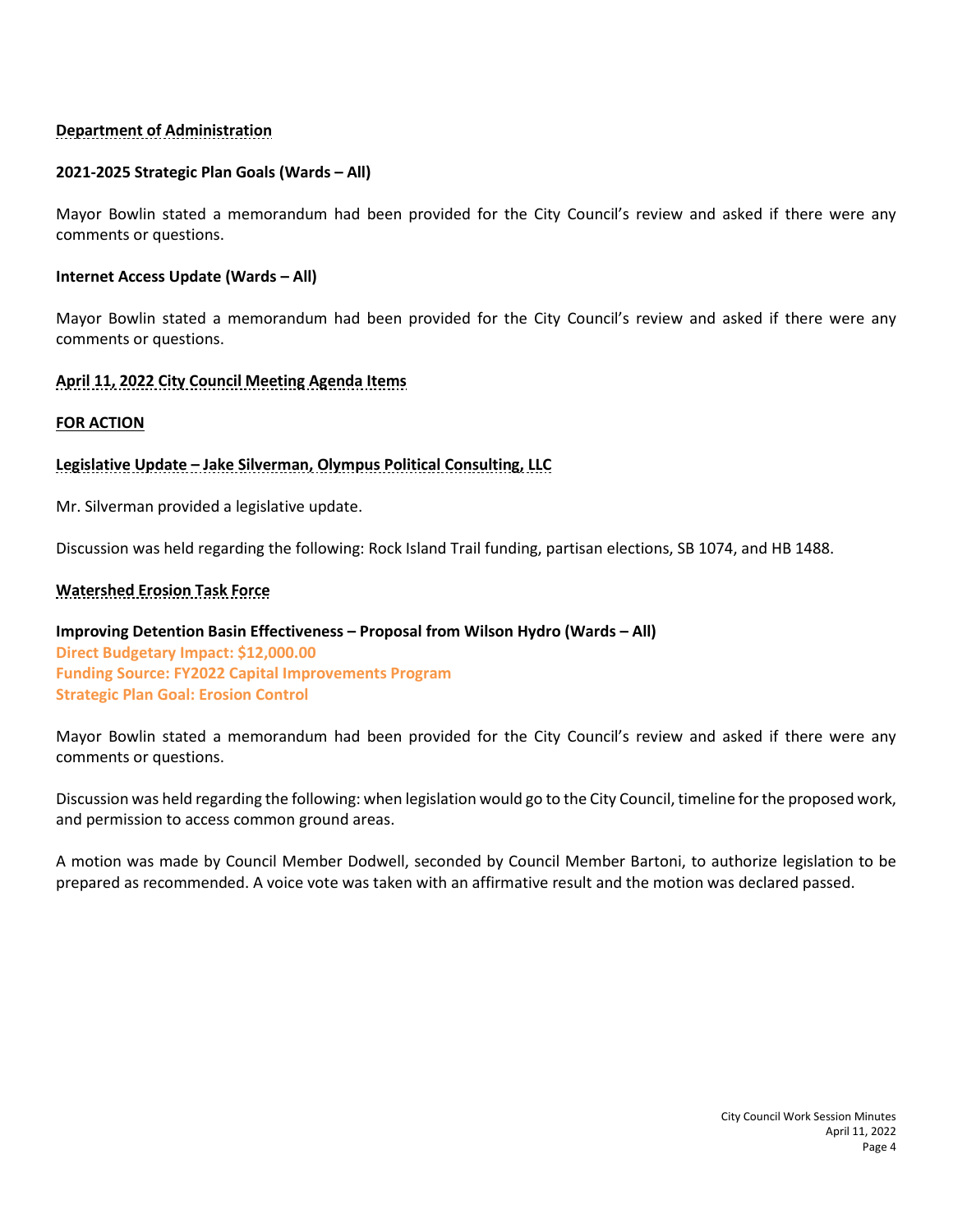**EXECUTIVE [CLOSED] SESSION: (1) Legal actions, causes of action or litigation involving a public governmental body and any confidential or privileged communications between a public governmental body or its representatives and its attorneys [RSMO 610.021(1) 1994]; (2) Leasing, purchase or sale of real estate by a public governmental body where public knowledge of the transaction might adversely affect the legal consideration therefor; [RSMO 610.021(2) 1994]; (3) Operational guidelines, policies and specific response plans developed, adopted, or maintained by any public agency responsible for law enforcement, public safety, first response, or public health for use in responding to or preventing any critical incident which is or appears to be terrorist in nature and which has the potential to endanger individual or public safety or health [RSMO 610.021(18) 1994]; (4) Existing or proposed security systems and structural plans of real property owned or leased by a public governmental body, and information that is voluntarily submitted by a nonpublic entity owning or operating an infrastructure to any public governmental body for use by that body to devise plans for protection of that infrastructure, the public disclosure of which would threaten public safety [RSMO 610.021(19) 1994]; and (5) The portion of a record that identifies security systems or access codes or authorization codes for security systems of real property [RSMO 610.021(20) 1994].**

A motion was made by Council Member Farmer, seconded by Council Member McCutchen, to go into Executive Session with regards to (1) legal actions, causes of action or litigation involving a public governmental body and any confidential or privileged communications between a public governmental body or its representatives and its attorneys [RSMO 610.021(1) 1994]; (2) leasing, purchase or sale of real estate by a public governmental body where public knowledge of the transaction might adversely affect the legal consideration therefor; [RSMO 610.021(2) 1994]; (3) operational guidelines, policies and specific response plans developed, adopted, or maintained by any public agency responsible for law enforcement, public safety, first response, or public health for use in responding to or preventing any critical incident which is or appears to be terrorist in nature and which has the potential to endanger individual or public safety or health [RSMO 610.021(18) 1994]; (4) existing or proposed security systems and structural plans of real property owned or leased by a public governmental body, and information that is voluntarily submitted by a nonpublic entity owning or operating an infrastructure to any public governmental body for use by that body to devise plans for protection of that infrastructure, the public disclosure of which would threaten public safety [RSMO 610.021(19) 1994]; and (5) the portion of a record that identifies security systems or access codes or authorization codes for security systems of real property [RSMO 610.021(20) 1994].

A roll call vote was taken with the following results: Ayes - Gillani, Hopper, Jakcsy, Bertolino, Dodwell, Edens, Brost, Garritano, Flaschar, Rambaud, McCutchen, Farmer, Nyhan, Bartoni, and Clark Nays - None Absent – Ottenberg Abstain – None Mayor Bowlin declared the motion passed.

The Executive Session commenced at 6:18 p.m.

A motion was made by Council Member Farmer, seconded by Council Member Dodwell, to go out of Executive Session with regards to (1) legal actions, causes of action or litigation involving a public governmental body and any confidential or privileged communications between a public governmental body or its representatives and its attorneys [RSMO 610.021(1) 1994]; (2) leasing, purchase or sale of real estate by a public governmental body where public knowledge of the transaction might adversely affect the legal consideration therefor; [RSMO 610.021(2) 1994]; (3) operational guidelines, policies and specific response plans developed, adopted, or maintained by any public agency responsible for law enforcement, public safety, first response, or public health for use in responding to or preventing any critical incident which is or appears to be terrorist in nature and which has the potential to endanger individual or public safety or health [RSMO 610.021(18) 1994]; (4) existing or proposed security systems and structural plans of real property owned or leased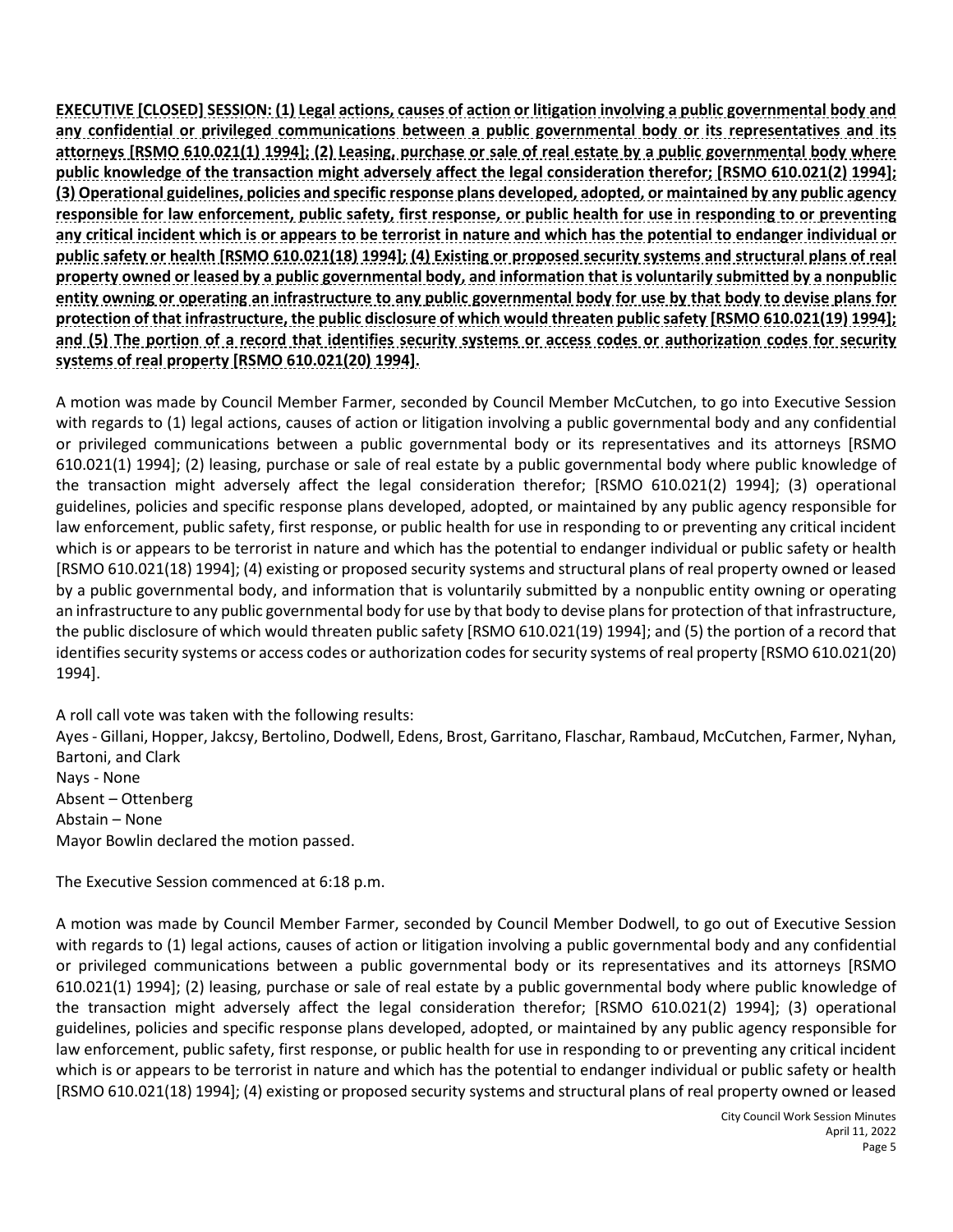by a public governmental body, and information that is voluntarily submitted by a nonpublic entity owning or operating an infrastructure to any public governmental body for use by that body to devise plans for protection of that infrastructure, the public disclosure of which would threaten public safety [RSMO 610.021(19) 1994]; and (5) the portion of a record that identifies security systems or access codes or authorization codes for security systems of real property [RSMO 610.021(20) 1994].

A roll call vote was taken with the following results:

Ayes - Dodwell, Ottenberg, Edens, Brost, Garritano, Flaschar, Rambaud, McCutchen, Farmer, Nyhan, Bartoni, Clark, Gillani, Hopper, Jakcsy, and Bertolino Nays - None Absent – None Abstain – None Mayor Bowlin declared the motion passed.

The Executive Session was adjourned at approximately 6:56 p.m. and the Work Session reconvened at approximately 7:02 p.m.

## **MISCELLANEOUS**

### **Receive and File**

**P.Z. 30-21 City of Wildwood Planning and Zoning Commission, c/o Department of Planning, City Hall, 16860 Main Street, Wildwood, Missouri 63040 – A request for the consideration of certain changes to Chapter 415 of the Code of Ordinances of the City of Wildwood by enacting a new Section 415.600 Supplementary Regulations For Agricultural And Aquacultural Operations, which would thereby allow the restoration and authorization of any use permitted by right on any site therein having said type of activity in association with it, without effecting its non-conforming nature. (Wards – All)** 

Director of Planning Joe Vujnich spoke to the requested changes.

Discussion was held regarding the following: aquacultural operation on the Lisk property.

A motion was made by Council Member Gillani, seconded by Council Member Flaschar, for the Council to exercise its power of review of the Planning and Zoning Commission's decision for at least 30 days for a public hearing to be held.

Discussion was further held regarding the following: permitted uses and conditional uses on properties where aquacultural operations are located, and aquacultural operations adhering to the City ordinances.

A roll call vote was taken on the motion with the following results: Ayes - Ottenberg, Edens, Flaschar, Rambaud, Farmer, Nyhan, Bartoni, Gillani, Hopper, Jakcsy, and Dodwell Nays – Brost, McCutchen, and Clark Absent – None Abstain – Garritano and Bertolino Mayor Bowlin declared the motion passed.

**P.Z. 7-15 James Edward Hardy, c/o Lisa Schierholz, 826 Babler Park Drive, Wildwood, Missouri 63005 – A response to a communication which is dated January 3, 2022, that requests the renewal of an existing Conditional Use Permit (CUP) in the NU Non-Urban Residence District and FPNU Floodplain Non-Urban Residence District, which governs a 14 acre**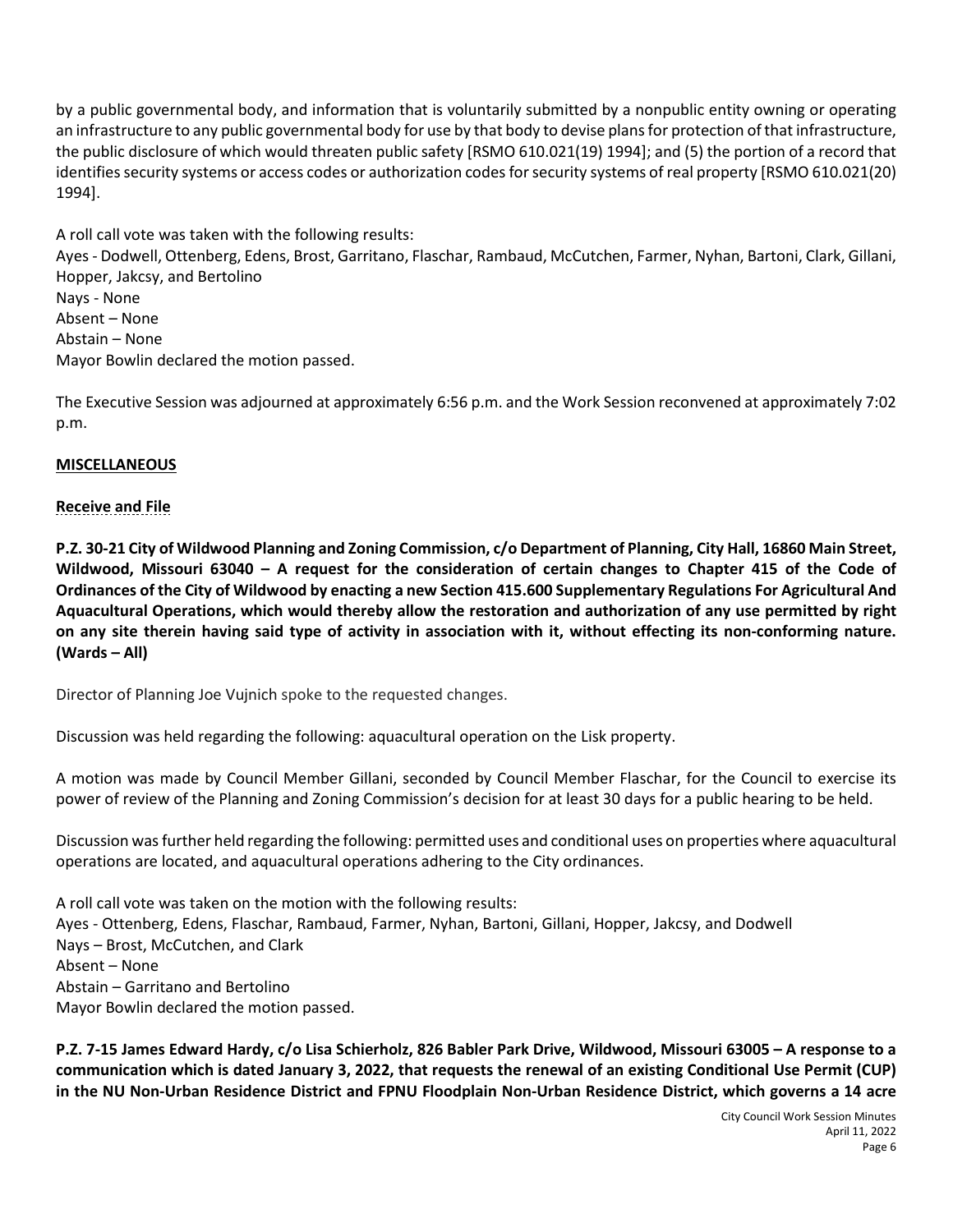**tract of land that is located on the southeast side of Babler Park Drive, north of Pond Road (Locator Number 20X320136/Street Address: 826 Babler Park Drive). The Conditional Use Permit (CUP) authorizes the use of the subject tract of land for a horse boarding facility and riding stable, which cannot be utilized for more than 26 horses and ponies (equine), which does not include the property owner's equine. Accompanying this renewal is the request to amend the Conditional Use Permit (CUP) to change the required renewal timeframe of it from every three years to every seven years. (Ward Three)**

Director of Planning Joe Vujnich spoke to the requested CUP.

#### **ADJOURNMENT**

A motion was made by Council Member Dodwell, seconded by Council Member Farmer, to adjourn the Work Session at 7:16 p.m. A voice vote was taken with an affirmative result and the motion was declared passed.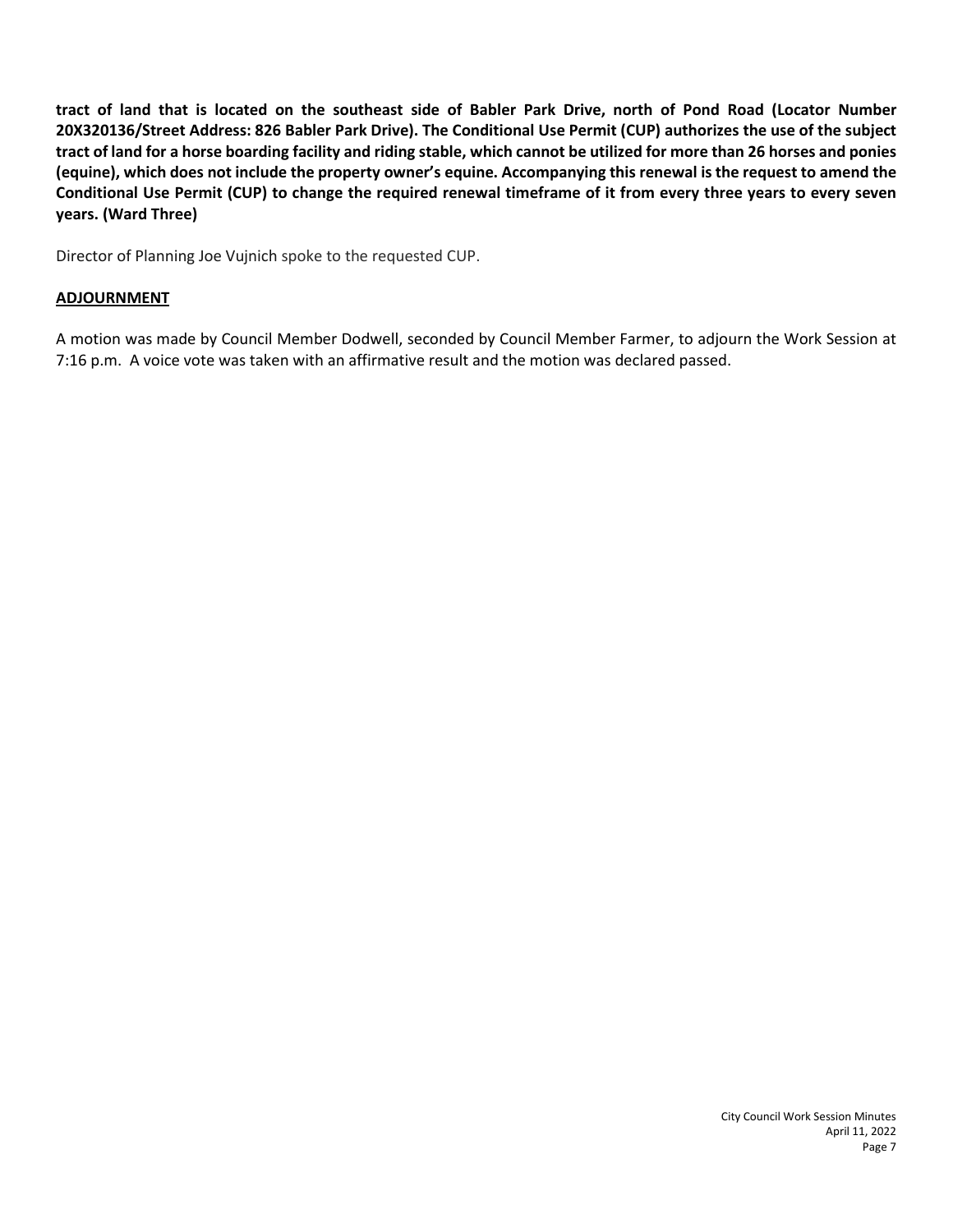

## **CITY OF WILDWOOD**

**APRIL 11, 2022 RECORD OF PROCEEDINGS**

**CITY OF WILDWOOD MEETING OF CITY COUNCIL WILDWOOD CITY HALL 16860 MAIN STREET WILDWOOD, MO 63040**

The meeting was called to order at 7:16 P.M.

A roll call was taken, with the following results:

|                 | <b>Present at Roll Call:</b><br>Mayor Jim Bowlin |                                                          |  |
|-----------------|--------------------------------------------------|----------------------------------------------------------|--|
|                 |                                                  | Council Member Michael Gillani                           |  |
|                 |                                                  | Council Member Nathan Hopper                             |  |
|                 |                                                  | <b>Council Member Rob Jakcsy</b>                         |  |
|                 |                                                  | <b>Council Member Dave Bertolino</b>                     |  |
|                 |                                                  | Council Member Katie Dodwell                             |  |
|                 |                                                  | <b>Council Member Scott Ottenberg</b>                    |  |
|                 |                                                  | <b>Council Member Lauren Edens</b>                       |  |
|                 |                                                  | <b>Council Member Larry Brost</b>                        |  |
|                 |                                                  | Council Member Joe Garritano                             |  |
|                 |                                                  | Council Member Dan Flaschar                              |  |
|                 |                                                  | <b>Council Member Rob Rambaud</b>                        |  |
|                 |                                                  | <b>Council Member Debra Smith McCutchen</b>              |  |
|                 |                                                  | <b>Council Member Joe Farmer</b>                         |  |
|                 |                                                  | Council Member Tracey Nyhan                              |  |
|                 |                                                  | <b>Council Member Don Bartoni</b>                        |  |
|                 |                                                  | <b>Council Member Teresa Clark</b>                       |  |
|                 | <b>Absent:</b>                                   |                                                          |  |
|                 | Also present:                                    | Mr. Joe Vujnich, Director of Planning and Parks*         |  |
|                 |                                                  | Mr. Rick Brown, Director of Public Works*                |  |
|                 |                                                  | Mr. John Young, City Attorney                            |  |
|                 |                                                  | Ms. Megan Eldridge, City Clerk                           |  |
|                 |                                                  | Mr. Steve Cross, City Administrator                      |  |
|                 |                                                  | Mr. Travis Newberry, Senior Planner                      |  |
|                 |                                                  | Ms. Melanie Rippetoe, Assistant Director of Planning and |  |
|                 |                                                  | Parks                                                    |  |
|                 |                                                  | *via video conference                                    |  |
| <b>LEGIANCE</b> |                                                  |                                                          |  |

#### **PLEDGE OF ALL**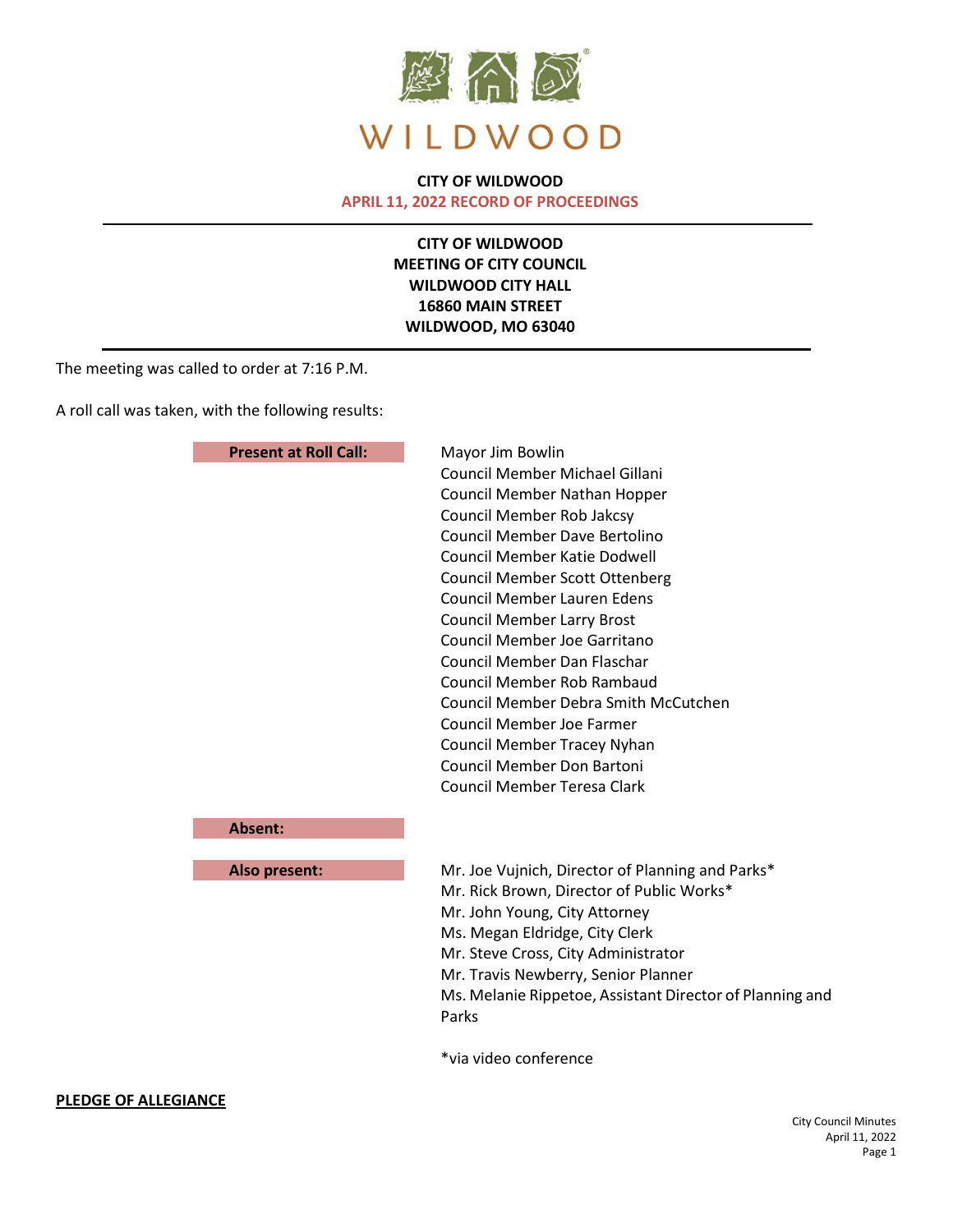Mayor Bowlin led the Pledge of Allegiance.

#### **APPROVAL OF MINUTES**

The minutes of the March 14, 2022, City Council meeting were submitted for approval. A motion was made by Council Member Ottenberg, seconded by Council Member Farmer, to approve the minutes of the March 14, 2022, City Council meeting. A voice vote was taken with an affirmative result, and the motion was declared passed.

#### **PUBLIC PARTICIPATION**

#### **Public Participation and Hearing Procedures**

Mayor Bowlin reviewed the guidelines for Public Participation and Public Hearing Procedures.

Al Ketzner, St. Albans, spoke regarding a dangerous portion of Old State Road, from Old State Place to Nantucket Meadows Drive, and requested flashing yellow lights be put in that area.

James Vanek, 708 Lakeshore Manor Court, thanked the City for installing rapid flashing beacons at the crosswalk at Old State Road and Ridge Road and for the striping that was done. He spoke regarding the dangers of the intersection at Old State Road and Ridge Road and the portion of Old State Road mentioned by Mr. Ketzner and requested safety improvements in those areas.

**Officials' Responses –** None

#### **MAYOR ANNOUNCEMENTS AND APPOINTMENTS**

#### **Announcements**

The McReynolds Award to the Historic Preservation Commission

Mayor Bowlin recognized the Historic Preservation Commission for receiving The McReynolds Award from Missouri Preservation for significant achievements in long-term preservation. Council Member Nyhan noted City staff applied for a lesser award but received this award due to the significance of the Wildwood historical markers program.

#### **Appointments**

Lezli Jones – (Ward Five) – Architectural Review Board (Alternate) – Unexpired Term Ending May 31, 2025

A motion was made by Council Member Bertolino, seconded by Council Member McCutchen, to approve the appointment of Lezli Jones to the Architectural Review Board. A voice vote was taken with an affirmative result, and the motion was declared passed.

#### **PUBLIC HEARINGS**

### **Liquor License Application for Craft Acquisitions, LLC d/b/a Craft, which is located at 16524 Manchester Road (Ward Seven)**

Mr. Vujnich provided an overview of the application.

A motion was made by Council Member Flaschar, seconded by Council Member Hopper, for approval of the liquor license. A voice vote was taken on the motion with an affirmative result, and the motion was declared passed.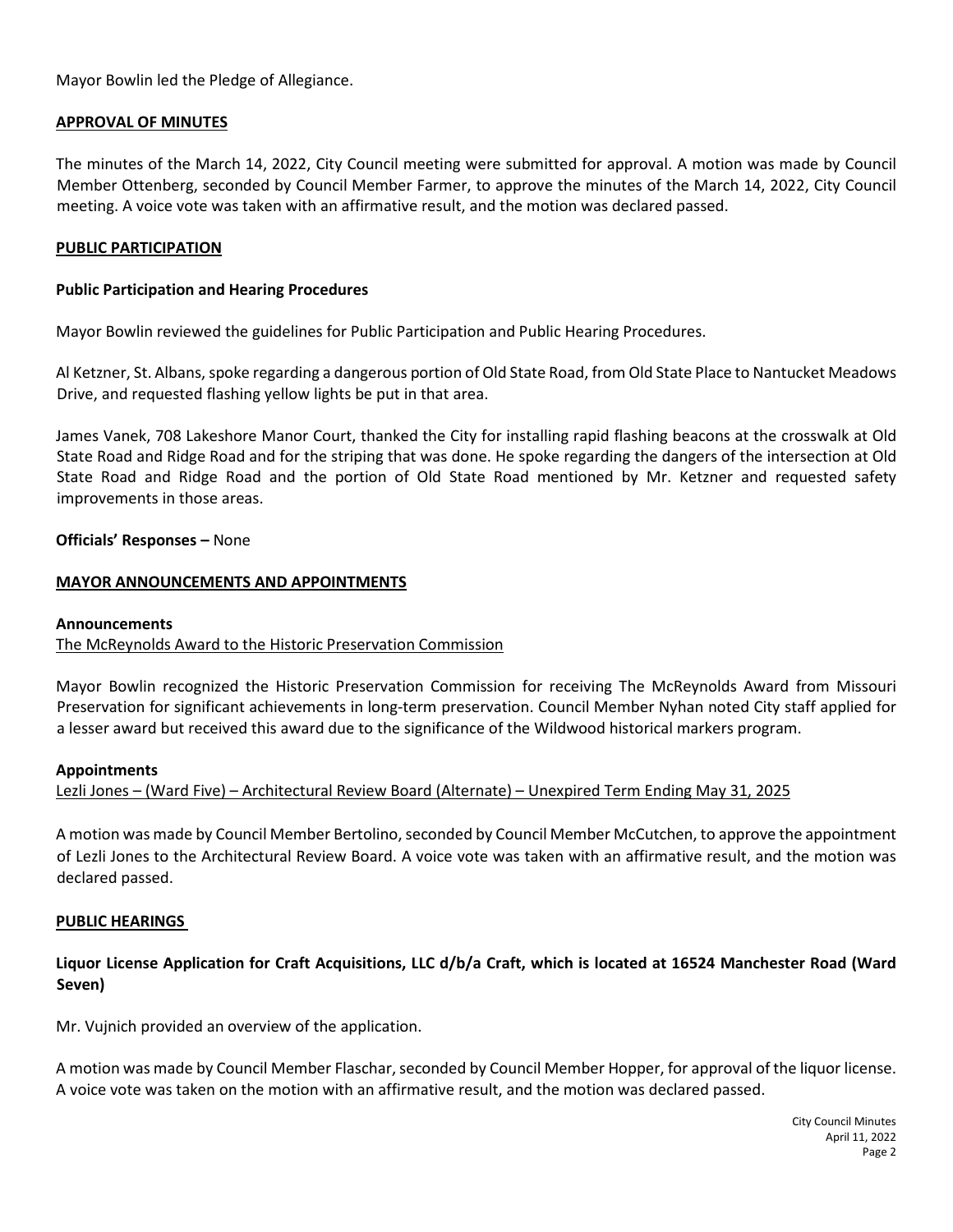### **Liquor License Application for Cardinal SSC – Wildwood LLC d/b/a Sunny Street Café, which is located at 2480 Taylor Road (Ward Eight)**

Mr. Vujnich provided an overview of the application.

A motion was made by Council Member Gillani, seconded by Council Member Garritano, for approval of the liquor license. A voice vote was taken on the motion with an affirmative result, and the motion was declared passed.

**H.R. 1-21 The Marianist Province of the U.S., c/o Merle Wilberding and Chris Conard, 4425 West Pine Boulevard, St. Louis, Missouri 63108 - A request to remove a family retreat lodge, which is located at 4000 State Route 109 (Locator Number: 26V310045), known as Marycliff (formerly Woodcliff), c. 1905, per St. Louis County Tax Records, c. 1891, per City of Wildwood's Historic Building Inventory [Survey 2014-15, Updated July 2019, Page 120 of 343], from the City's Historic Register. This tract of land is zoned NU Non-Urban Residence District. The property owners have applied to rescind the Wildwood Historic Registry designation (Ordinance #2475), noting the original plans to renovate and preserve Marycliff are no longer feasible. The owners are entitled to remove the property from the list, given the designation was not in conjunction with a historic zoning district or overlay, or in conjunction with an ordinance expressly granting economic or regulatory incentives. (Ward Six)**

Mr. Vujnich provided an overview of the request for action.

#### **Public Hearing Comments**

Chris Conard stated there was no intent for the structure to be taken down.

A motion was made by Council Member Jakcsy, seconded by Council Member Rambaud, to prepare legislation as requested.

Council Member Rambaud stated he was sad to see the property removed from the register but was hopeful restoration and renovation could be done and the property added back to the register.

A voice vote was taken on the motion with an affirmative result and the motion was declared passed.

#### **UNFINISHED BUSINESS**

**BILL #2675** AN ORDINANCE OF THE CITY OF WILDWOOD, MISSOURI, AUTHORIZING THE MAYOR TO NEGOTIATE AND EXECUTE AN EXTENSION OF THE CITY-CONTRACTOR AGREEMENT WITH KELPE CONTRACTING, INC. ON BEHALF OF THE CITY OF WILDWOOD FOR THE 2022 CONCRETE STREET AND SIDEWALK REPLACEMENT PROJECT. *Recommended by the Administration/Public Works Committee* (Second Reading) (Wards – All) Direct Budgetary Impact: \$885,500 Funding Source: Road and Bridge Fund Strategic Plan Goal: None

A motion was made by Council Garritano, seconded by Council Member Dodwell, for Bill #2675 to be postponed indefinitely. A voice vote was taken with an affirmative result and the motion was declared passed.

**BILL #2676** AN ORDINANCE OF THE CITY OF WILDWOOD, MISSOURI, AUTHORIZING THE MAYOR TO EXECUTE ALL NECESSARY AND REQUIRED ITEMS RELATING TO A PROFESSIONAL SERVICE AGREEMENT WITH HUMAN NATURE AND CIVIL DESIGN, INC. (CDI) FOR THE DEVELOPMENT AND COMPLETION OF DESIGN, ENGINEERING, AND BID SPECIFICATIONS AND PLANS FOR PHASE ONE OF WILDWOOD VILLAGE GREEN IN TOWN CENTER AREA. *Recommended by the Planning and Parks Committee* (Second Reading) (Ward Eight)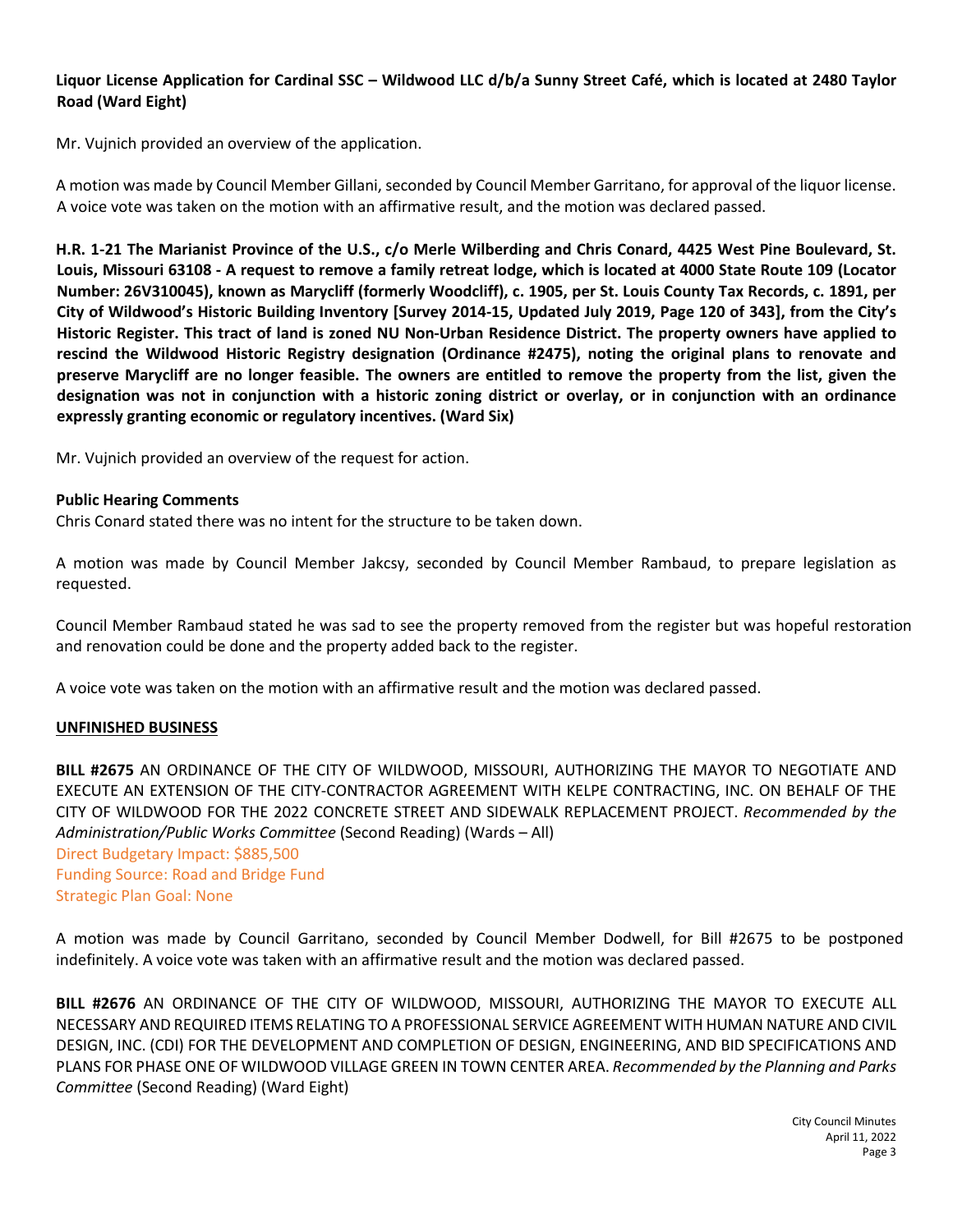Direct Budgetary Impact: \$193,000 Funding Source: Capital Improvement Program FY2022 Strategic Plan Goal: Enhanced Green Space

A motion was made by Council Jakcsy, seconded by Council Member Gillani, for Bill #2676 to be postponed to the April 25, 2022, City Council meeting. A voice vote was taken with an affirmative result and the motion was declared passed.

**BILL #2683** AN ORDINANCE OF THE CITY OF WILDWOOD, MISSOURI, AUTHORIZING A MINOR SUBDIVISION PLAT OF A TWENTY-NINE AND EIGHT-TENTHS (29.8) ACRE PARCEL OF GROUND THAT IS LOCATED IN THE SOUTHEAST QUARTER (1/4) OF THE SOUTHEAST QUARTER (1/4) OF SECTION 30, TOWNSHIP 44 NORTH, RANGE 3 EAST, OF THE 5TH PRINCIPAL MERIDIAN, AND MORE SPECIFICALLY SITUATED AT THE TERMINUS OF CHATEAU LANE, TO BE HEREAFTER KNOWN AS "CHATEAU FOREST" SUBDIVISION. *Recommended by the Department of Planning* (Second Reading) (Ward Six) Direct Budgetary Impact: None Funding Source: N/A Strategic Plan Goal: N/A

**BILL #2686** AN ORDINANCE OF THE CITY OF WILDWOOD, MISSOURI, AUTHORIZING THE MAYOR TO NEGOTIATE AND EXECUTE A CITY CONTRACT ON BEHALF OF THE CITY WITH GO GREEN! LAWN AND LANDSCAPE, L.L.C., FOR THE MAINTENANCE OF CERTAIN NATIVE LANDSCAPING AREAS WITHIN THE CITY. *Recommended by the Administration/Public Works Committee* (Second Reading) (Wards One, Five, and Eight)

Direct Budgetary Impact: \$48,200 Funding Source: Road and Bridge Fund Strategic Plan Goal: N/A

**BILL #2687** AN ORDINANCE OF THE CITY OF WILDWOOD, MISSOURI, AUTHORIZING THE MAYOR TO NEGOTIATE AND EXECUTE A CONTRACT ON BEHALF OF THE CITY WITH N.B. WEST CONTRACTING COMPANY FOR THE RESURFACING OF VARIOUS PUBLIC STREETS WITHIN THE CITY, INCLUDING TRAFFIC CONTROL AND OTHER INCIDENTAL ITEMS AS SHOWN ON THE CONSTRUCTION DRAWINGS AND SPECIFICATIONS. *Recommended by the Administration/Public Works Committee*  (Second Reading) (Wards Five and Six)

Direct Budgetary Impact: \$600,000 Funding Source: Road and Bridge Fund Strategic Plan Goal: N/A

A motion was made by Council Member Brost, seconded by Council Member Ottenberg, for the second reading of Bill #2683, Bill #2686, and Bill #2687. A voice vote was taken with an affirmative result and the motion was declared passed. Bill #2683, Bill #2686, and Bill #2687 were read for the second time by title only.

Discussion was held regarding the following: low water crossing concerns on Chateau Lane.

A roll call vote was taken for the approval of Bill #2683, Bill #2686, and Bill #2687 with the following results: Ayes – Edens, Brost, Garritano, Flaschar, Rambaud, McCutchen, Farmer, Nyhan, Bartoni, Clark, Gillani, Hopper, Jakcsy, Bertolino, Dodwell, and Ottenberg Nays – None Abstain – None Absent – None Whereupon Mayor Bowlin declared Bill #2683, Bill #2686, and Bill #2687 passed and they become Ordinance #2683, Ordinance #2686, and Ordinance #2687.

#### **NEW BUSINESS**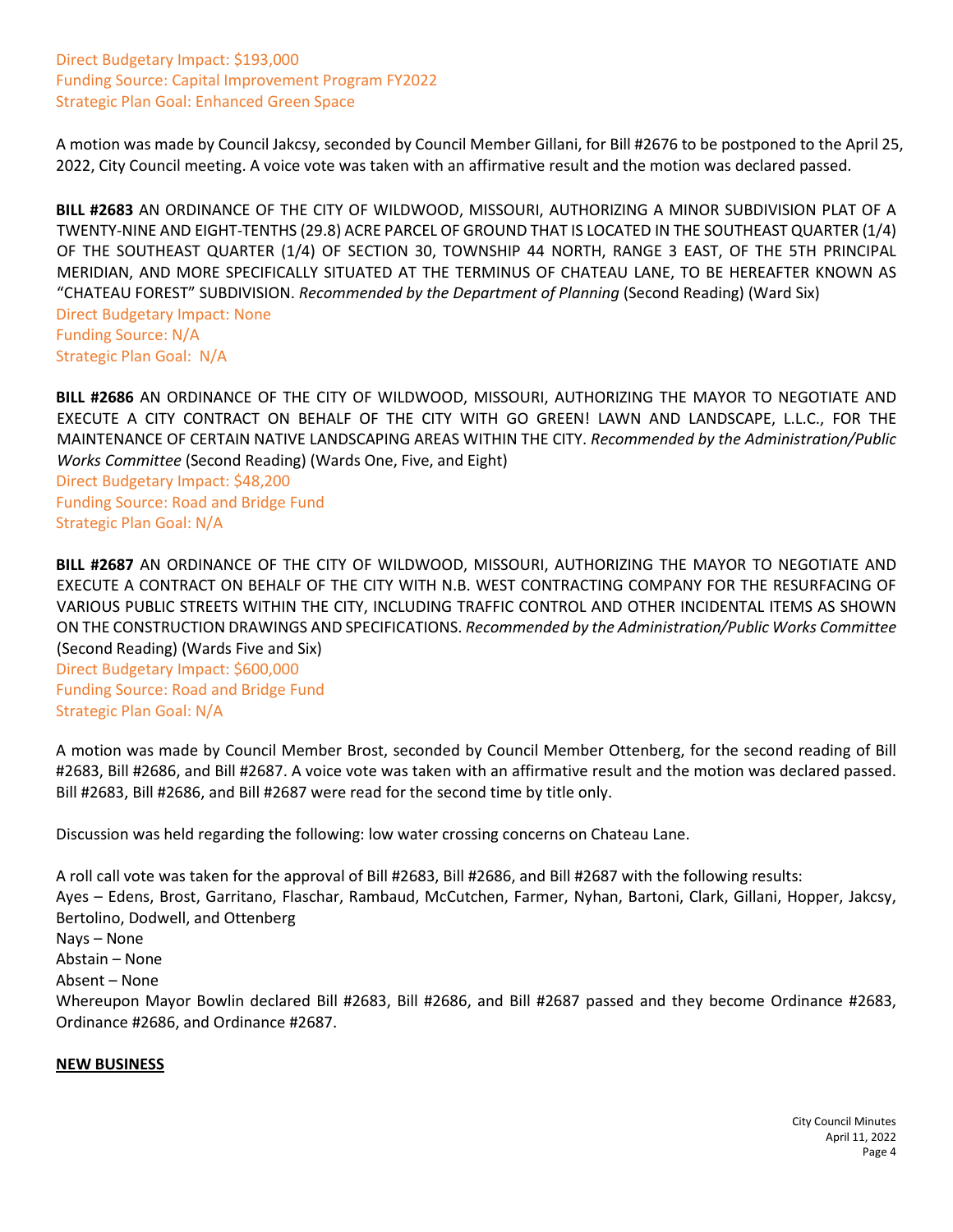**BILL #2688** AN ORDINANCE OF THE CITY OF WILDWOOD, MISSOURI, AUTHORIZING THE MAYOR TO NEGOTIATE AND EXECUTE A MUNICIPAL AGREEMENT BY AND BETWEEN THE CITY OF WILDWOOD, MISSOURI, AND THE MISSOURI HIGHWAYS AND TRANSPORTATION COMMISSION FOR THE CONSTRUCTION AND MAINTENANCE OF A NEW ROUNDABOUT ON STATE ROUTE 109/ROUTE CC AT WILD HORSE CREEK ROAD AND SOUTH EATHERTON ROAD. *Recommended by the Administration/Public Works Committee* (First Reading) (Ward One)

Direct Budgetary Impact: None Funding Source: N/A Strategic Plan Goal: N/A

A motion was made by Council Member Clark, seconded by Council Member Brost, for the first reading of Bill #2688. A voice vote was taken with an affirmative result and the motion was declared passed. Council Member McCutchen voted no. Bill #2688 was read for the first time by title only.

Discussion was held regarding the following: estimated start time and completion of the project, detouring traffic, and noise buffer for property located northwest and southwest of the proposed roundabout.

**BILL #2689** AN ORDINANCE OF THE CITY OF WILDWOOD, MISSOURI, ESTABLISHING THE BOUNDARIES OF THE SPECIAL CIRCUMSTANCES OVERLY DISTRICT (SCOD) BY INCLUDING THEREIN FIVE LEGAL LOTS OF RECORDS, ALL BEING HEREIN IDENTIFIED, WITH SAID ACTION BEING CONSISTENT WITH THE LETTER OF RECOMMENDATION COMPLETED AND SUBMITTED BY THE PLANNING AND ZONING COMMISSION AND DATED FEBRUARY 7, 2022. *Recommended by the Planning and Zoning Commission* (First Reading) (Ward Two) Direct Budgetary Impact: None Funding Source: N/A

Strategic Plan Goal: N/A

A motion was made by Council Member Edens, seconded by Council Member Bartoni, for the first reading of Bill #2689. A voice vote was taken with an affirmative result and the motion was declared passed. Bill #2689 was read for the first time by title only.

**BILL #2690** AN ORDINANCE OF THE CITY OF WILDWOOD, MISSOURI, AMENDING EXISTING PLANNED RESIDENTIAL DEVELOPMENT OVERLAY DISTRICT ORDINANCE #727, AND ITS CORRESPONDING CONDITIONAL USE PERMIT (CUP), BY DELETING IN ITS ENTIRETY SECTION ONE – PERMITTED USES, SECTION 4(m.) – PARKING REQUIREMENTS, AND SECTIONS 4(v. and x.) – MISCELLANEOUS CONDITIONS, AND THEREAFTER REPLACING THEM WITH A NEW SECTION ONE – PERMITTED USES, SECTION 4(m.) – PARKING REQUIREMENTS, AND SECTIONS 4(v. and x.) – MISCELLANEOUS CONDITIONS, WHICH WOULD PERMIT THE INSTALLATION OF DOG RUNS, ESTABLISH THE PROCESSES AND STANDARDS FOR ARCHITECTURAL REVIEW OF CERTAIN STRUCTURES, AND ALLOW FOR ADDITIONAL PET-RELATED ACTIVITIES ON THIS 7.9- ACRE SITE, WITH SAID ACTION BEING CONSISTENT WITH THE LETTER OF RECOMMENDATION COMPLETED AND SUBMITTED BY THE PLANNING AND ZONING COMMISSION THAT IS DATED MARCH 7, 2022. *Recommended by the Planning and Zoning Commission* (First Reading) (Ward Six)

Direct Budgetary Impact: None Funding Source: N/A Strategic Plan Goal: N/A

A motion was made by Council Member Rambaud, seconded by Council Member Jakcsy, for the first reading of Bill #2690. A voice vote was taken with an affirmative result and the motion was declared passed. Bill #2690 was read for the first time by title only.

Discussion was held regarding the following: re-wording portions of the bill.

**BILL #2691** AN ORDINANCE OF THE CITY OF WILDWOOD, MISSOURI, AUTHORIZING A BOUNDARY ADJUSTMENT PLAT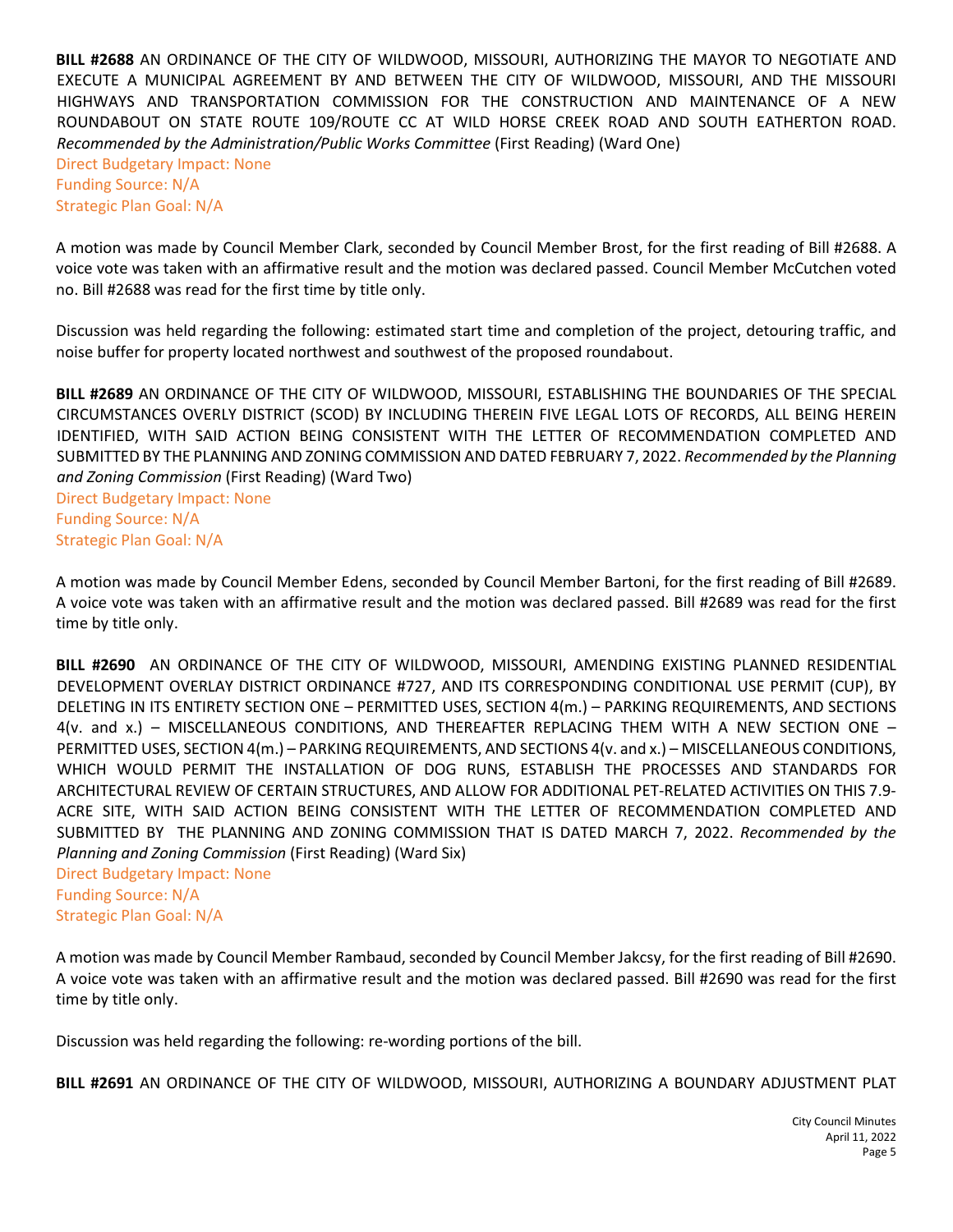BETWEEN TWO PROPERTIES UNDER THE SAME OWNERSHIP TO ADDRESS A PREVIOUS ENCROACHMENT ONTO ST. LOUIS COUNTY, MISSOURI PARK PROPERTY, ALL OF WHICH ARE PART OF U.S. SURVEY 2032, SECTION 15, AND ALSO BEING A PORTION OF TOWNSHIP 44 NORTH, RANGE 3 EAST, ST. LOUIS COUNTY, MISSOURI, AND MORE SPECIFICALLY SITUATED AT THE TERMINUS OF STONESTHROW DRIVE, TO BE HEREAFTER KNOWN AS "LOT CONSOLIDATION PLAT OF LOT 4 STONESTHROW EQUESTRIAN ESTATES, PLAT BOOK 346, PAGE 395." *Recommended by the Department of Planning* (First Reading) (Ward Six)

Direct Budgetary Impact: None Funding Source: N/A Strategic Plan Goal: N/A

**BILL #2694** AN ORDINANCE OF THE CITY OF WILDWOOD, MISSOURI, REAUTHORIZING THE ADJUSTMENT OF FOUR LEGAL LOTS OF RECORD INTO TWO PARCELS OF GROUND, SUCH BEING ADJUSTED LOTS A, B, AND C OF THE BOUNDARY ADJUSTMENT SURVEY (PLAT BOOK 274, PAGE 63) AND A TRACT OF LAND BEING IN SECTION 12, TOWNSHIP 44 NORTH, RANGE 3 EAST, AND MORE SPECIFICALLY, SITUATED ON THE EAST SIDE OF WOODS AVENUE, SOUTH OF MANCHESTER ROAD, TO BE HEREAFTER KNOWN AS "RODGERS DRIVE BOUNDARY ADJUSTMENT PLAT." *Recommended by the Department of Planning* (First Reading) (Ward Eight)

Direct Budgetary Impact: None Funding Source: N/A Strategic Plan Goal: N/A

A motion was made by Council Member Jakcsy, seconded by Council Member Garritano, for the first reading of Bill #2691 and Bill #2694. A voice vote was taken with an affirmative result and the motion was declared passed. Bill #2691 and Bill #2694 were read for the first time by title only.

A motion was made by Council Member Ottenberg, seconded by Council Member Garritano, for the second reading of Bill #2691 and Bill #2694. A voice vote was taken with an affirmative result and the motion was declared passed. Bill #2691 and Bill #2694 were read for the second time by title only.

A roll call vote was taken for the approval of Bill #2691 and Bill #2694 with the following results: Ayes – Brost, Garritano, Flaschar, Rambaud, McCutchen, Farmer, Nyhan, Bartoni, Clark, Gillani, Hopper, Jakcsy, Bertolino, Dodwell, Ottenberg, and Edens Nays – None Abstain – None Absent – None Whereupon Mayor Bowlin declared Bill #2691 and Bill #2694 passed and they become Ordinance #2691 and Ordinance #2694.

**BILL #2692** AN ORDINANCE OF THE CITY OF WILDWOOD, MISSOURI, AUTHORIZING THE MAYOR TO ENTER INTO A CITY/CONTRACTOR AGREEMENT WITH IDEAL LANDSCAPING GROUP, FOR THE DEVELOPMENT OF PHASE TWO OF THE BLUFF VIEW PARK PROJECT, AS INDICATED IN THE BID DOCUMENTS AND SPECIFICATIONS, WHICH INCLUDES THE BASE PROPOSAL AND ADD ALTERNATES #1 AND #3, IN KEEPING WITH THE DOCUMENTATION SUBMITTED BY SUCH IN RESPONSE TO THE CITY'S ADVERTISEMENT IN THIS REGARD. *Recommended by the Planning and Parks Committee* (First Reading) (Ward Six)

Direct Budgetary Impact: \$738,000 Funding Source: Grant (\$525,000) and Capital Improvement Program FY2022 Strategic Plan Goal: Public Works/Public Safety

A motion was made by Council Member Jakcsy, seconded by Council Member Rambaud, for the first reading of Bill #2692. A voice vote was taken with an affirmative result and the motion was declared passed. Bill #2692 was read for the first time by title only.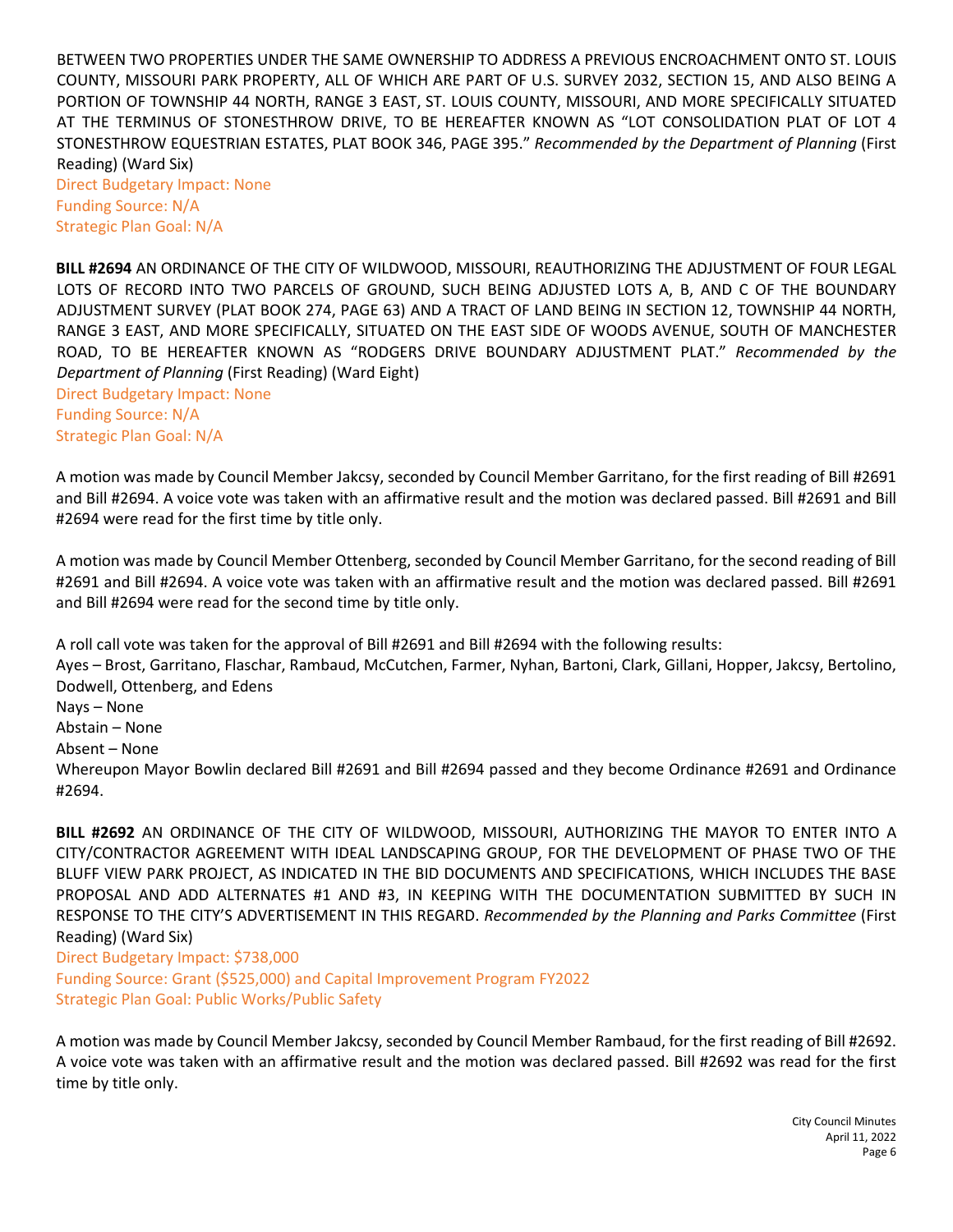**BILL #2693** AN ORDINANCE OF THE CITY OF WILDWOOD, MISSOURI AUTHORIZING THE MAYOR TO ENTER INTO A PURCHASE AGREEMENT WITH A CERTAIN LANDOWNER CONTROLLING A TOTAL OF A SINGLE PROPERTY LOCATED AT 713 GRAND AVENUE/ST. LOUIS COUNTY LOCATOR NUMBER 26V621158, FOR THE TOTAL AMOUNT OF TWENTY-FIVE THOUSAND DOLLARS (\$25,000.00), WHICH WILL ADD ADDITIONAL LAND AREA TO GLENCOE CITY'S PARK, BEING ALONG ITS NORTHERNMOST BOUNDARY. *Recommended by the City Council* (First Reading) (Ward Six)

Direct Budgetary Impact: \$25,000 Funding Source: Capital Improvement Program FY2022 Strategic Plan Goal: Enhanced Green Space

A motion was made by Council Member Rambaud, seconded by Council Member Jakcsy, for the first reading of Bill #2693. A voice vote was taken with an affirmative result and the motion was declared passed. Bill #2693 was read for the first time by title only.

A motion was made by Council Member Bartoni, seconded by Council Member Jakcsy, for the second reading of Bill #2693. A voice vote was taken with an affirmative result and the motion was declared passed. Bill #2693 was read for the second time by title only.

A roll call vote was taken for the approval of Bill #2693 with the following results:

Ayes – Garritano, Flaschar, Rambaud, McCutchen, Farmer, Nyhan, Bartoni, Clark, Gillani, Hopper, Jakcsy, Bertolino, Dodwell, Ottenberg, Edens, and Brost Nays – None Abstain – None Absent – None Whereupon Mayor Bowlin declared Bill #2693 passed and it becomes Ordinance #2693.

**BILL #2695** AN ORDINANCE OF THE CITY OF WILDWOOD, MISSOURI, AUTHORIZING THE MAYOR TO NEGOTIATE AND EXECUTE AN AGREEMENT BY AND BETWEEN THE CITY OF WILDWOOD, MISSOURI, AND METRO WEST FIRE PROTECTION DISTRICT FOR THE INSTALLATION, OPERATION, AND MAINTENANCE OF A PRIORITY CONTROL SIGNAL SYSTEM AT CITY-OWNED AND MAINTAINED TRAFFIC SIGNALS. *Recommended by the Board of Public Safety* (First Reading) (Wards Seven and Eight)

Direct Budgetary Impact: None Funding Source: N/A Strategic Plan Goal: N/A

A motion was made by Council Member Gillani, seconded by Council Member Flaschar, for the first reading of Bill #2695. A voice vote was taken with an affirmative result and the motion was declared passed. Bill #2695 was read for the first time by title only.

**BILL #2696** AN ORDINANCE OF THE CITY OF WILDWOOD, MISSOURI, AUTHORIZING THE MAYOR TO EXECUTE ALL DOCUMENTS AND OTHER ITEMS THAT ARE NECESSARY TO ESTABLISH A MULTIPLE-USE TRAIL EASEMENT TO THE BENEFIT OF THE CITY OF WILDWOOD, MISSOURI, WITHIN AN EXISTING COMMON GROUND AREA OF THE ENCLAVES AT CHERRY HILLS SUBDIVISION, OF WHICH THE THREE TRUSTEES HAVE AGREED AND SIGNED SAID INSTRUMENTS TO THIS EFFECT AND THEREBY APPROVING SUCH. *Recommended by the Department of Planning* (First Reading) (Ward Seven) Direct Budgetary Impact: None

## Funding Source: N/A

## Strategic Plan Goal: Enhanced Green Space

A motion was made by Council Member Hopper, seconded by Council Member Flaschar, for the first reading of Bill #2696. A voice vote was taken with an affirmative result and the motion was declared passed. Bill #2696 was read for the first time by title only.